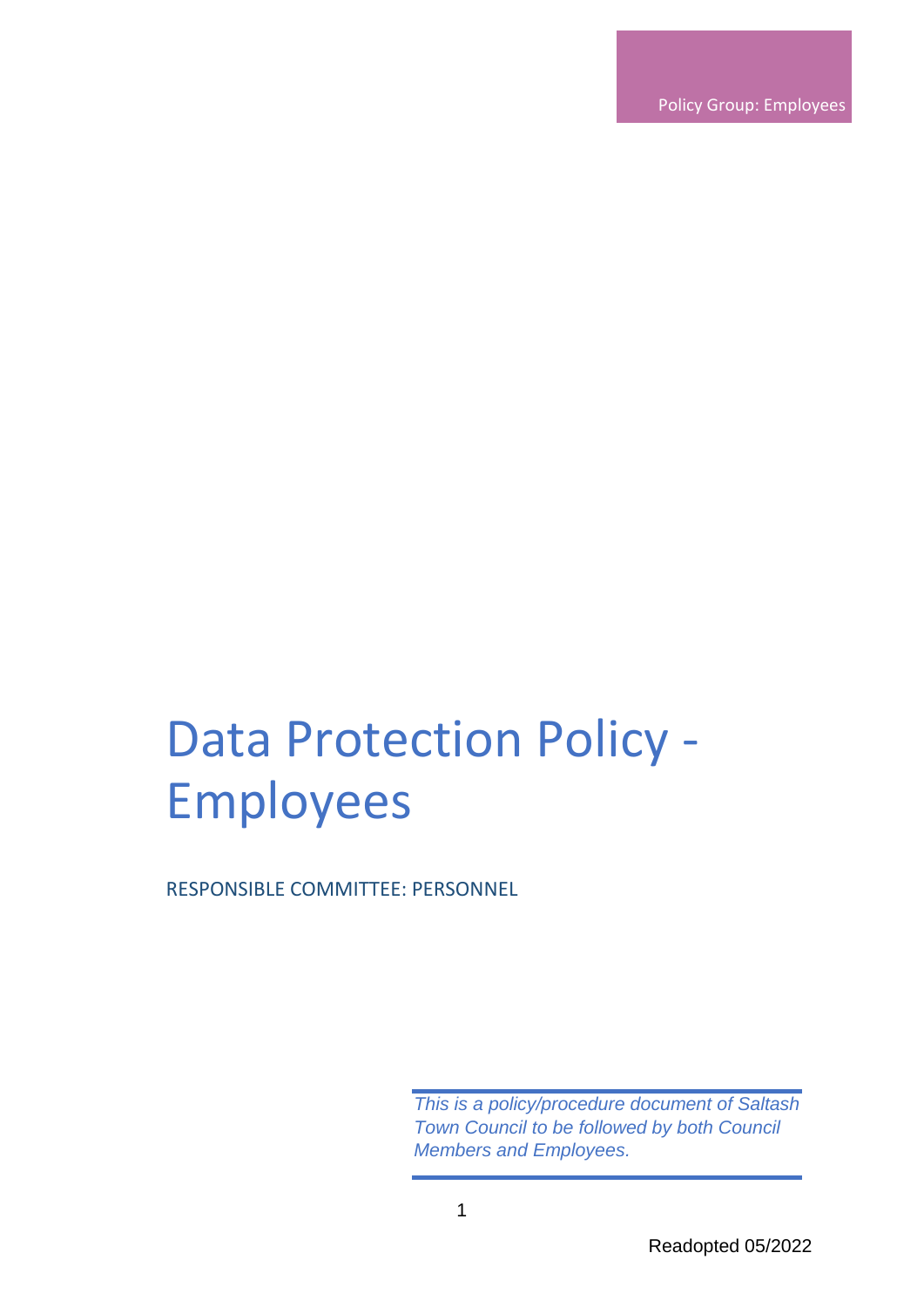| <b>Current Document Status</b>       |                                      |                    |               |  |
|--------------------------------------|--------------------------------------|--------------------|---------------|--|
| <b>Version</b>                       | 1/2023                               | <b>Approved by</b> | <b>ATM</b>    |  |
| <b>Date</b>                          | 08/2018                              | <b>Date</b>        | 05.05.2022    |  |
| <b>Responsible</b><br><b>Officer</b> | <b>AJT</b>                           | Minute no.         | 54/22/23a(ii) |  |
| <b>Next review date</b>              | Annual or if required by legislation |                    |               |  |

| <b>Version History</b> |                |                      |                                                              |  |  |
|------------------------|----------------|----------------------|--------------------------------------------------------------|--|--|
| <b>Date</b>            | <b>Version</b> | <b>Author/Editor</b> | <b>Notes</b>                                                 |  |  |
| <b>July 2018</b>       |                | EW/ajt               | GDPR required document. Approved<br>02.08.2018 Min 225/18/19 |  |  |
| April 2021             | 1/2021         | <b>AJT</b>           | Reviewed for reapproval – new council                        |  |  |
| May 2022               | 1/2022         | <b>AJT</b>           | Readopted (Note GDPR now<br><b>UKGDPR</b> since leaving EU)  |  |  |

## **Document Retention Period**

Until superseded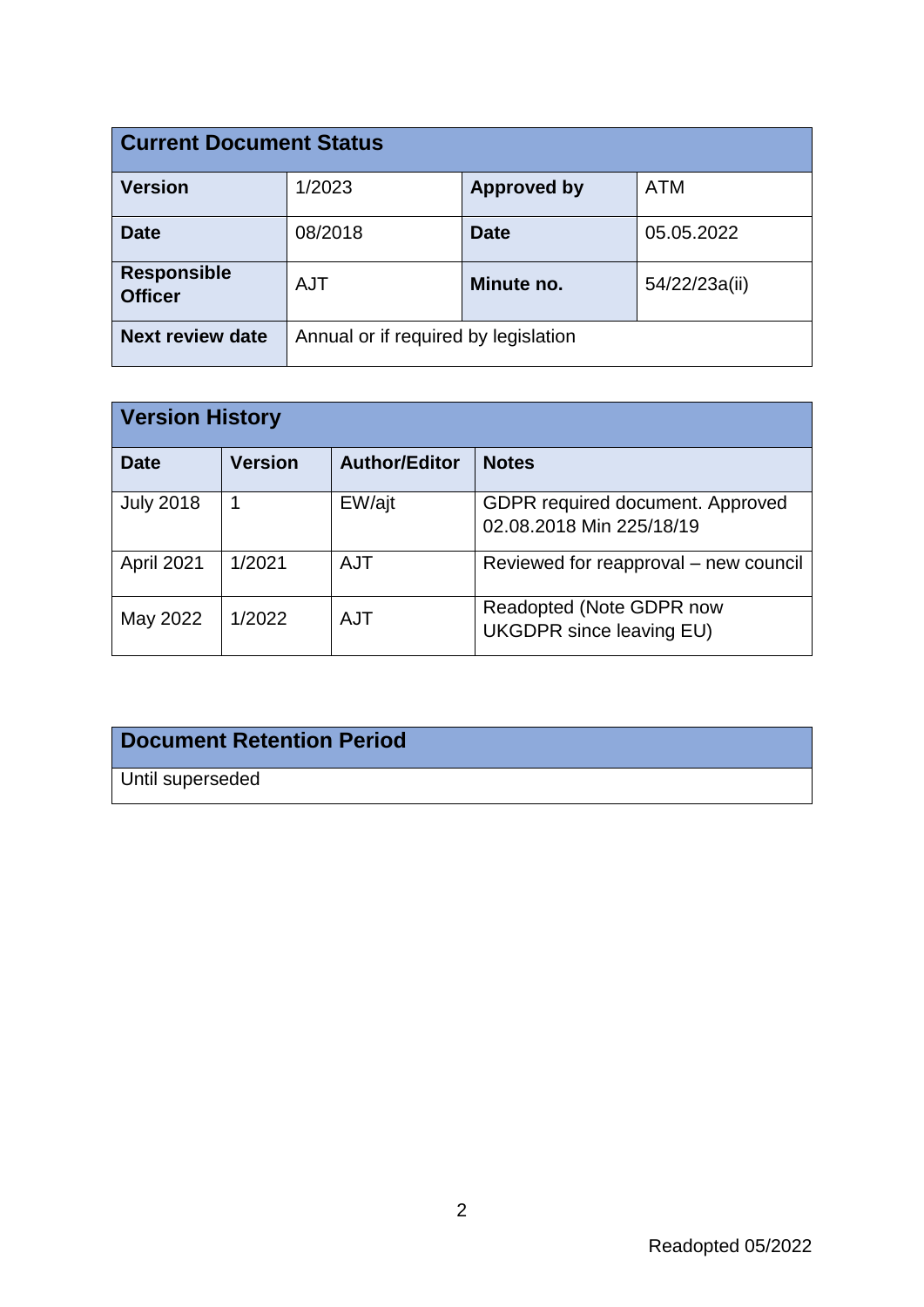## **Saltash Town Council**

### **Data Protection Policy - Employees**

You must read this policy because it gives important information about:

- the data protection principles with which Saltash Town Council must comply;
- what is meant by personal information (or data) and sensitive personal information (or data);
- how we gather, use and (ultimately) delete personal information and sensitive personal information in accordance with the data protection principles;
- where more detailed privacy information can be found, e.g. about the personal information we gather and use about you, how it is used, stored and transferred, for what purposes, the steps taken to keep that information secure and for how long it is kept;
- your rights and obligations in relation to data protection; and
- the consequences of failure to comply with this policy.

Once you have read and understood this policy, please confirm you that have done so by signing the declaration on the final page and on the separate sheet. The separate sheet should be returned to the Town Clerk or Line Manager where it will be retained with your records.

#### **1 Introduction**

- 1.1 Saltash Town Council obtains, keeps and uses personal information (also referred to as data) about job applicants and about current and former employees, temporary and agency workers, contractors, interns, volunteers and apprentices for a number specific lawful purposes, as set out in Saltash Town Council's data protection privacy notices relating to recruitment and employment*.*
- 1.2 This policy sets out how we comply with our data protection obligations and seek to protect personal information relating to our workforce. Its purpose is also to ensure that staff understand and comply with the rules governing the collection, use and deletion of personal information to which they may have access in the course of their work.
- 1.3 We are committed to complying with our data protection obligations, and to being concise, clear and transparent about how we obtain and use personal information relating to our workforce, and how (and when) we delete that information once it is no longer required.
- 1.4 The Senior Policy and Data Compliance Monitoring Officer is responsible for data protection compliance within Saltash Town Council. If you have any questions or comments about the content of this policy or if you need further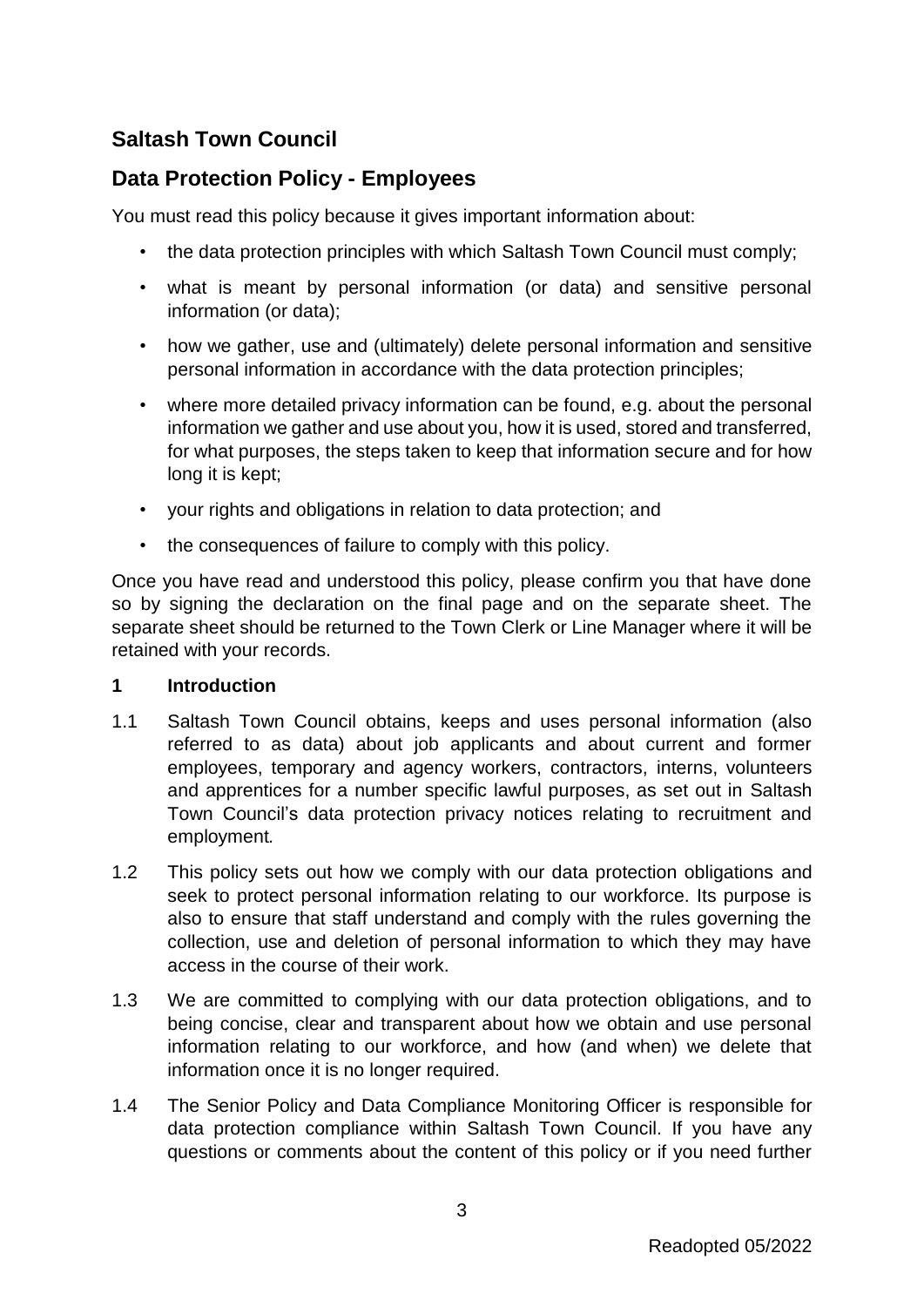information, you should contact the officer in writing either by email or post at the Guildhall.

#### **2 Scope**

- 2.1 This policy applies to the personal information of job applicants and current and former staff, including employees, temporary and agency workers, interns, volunteers and apprentices.
- 2.2 Staff should refer to Saltash Town Council's Data Protection Privacy Notice (Employees) and, where appropriate, to its other relevant policies including in relation to internet, email and communications, monitoring, social media, information security, data retention and criminal record information*,* which contain further information regarding the protection of personal information in those contexts.
- 2.3 We will review and update this policy in accordance with our data protection obligations. It does not form part of any employee's contract of employment and we may amend, update or supplement it from time to time. We will circulate any new or modified policy to staff before it is adopted.

#### **3 Definitions**

| <b>Criminal records</b><br>information | means personal information relating to criminal convictions<br>and offences, allegations, proceedings, and related security<br>measures;                                                                                                                                                                                                                        |
|----------------------------------------|-----------------------------------------------------------------------------------------------------------------------------------------------------------------------------------------------------------------------------------------------------------------------------------------------------------------------------------------------------------------|
| Data breach                            | means a breach of security leading to the accidental or<br>unlawful destruction, loss, alteration, unauthorised disclosure<br>of, or access to, personal information;                                                                                                                                                                                           |
| Data subject                           | means the individual to whom the personal information<br>relates;                                                                                                                                                                                                                                                                                               |
| <b>Personal</b><br>information         | (sometimes known as personal data) means information<br>relating to an individual who can be identified (directly or<br>indirectly) from that information;                                                                                                                                                                                                      |
| <b>Processing</b><br>information       | means obtaining, recording, organising, storing, amending,<br>retrieving, disclosing and/or destroying information, or using<br>or doing anything with it;                                                                                                                                                                                                      |
| Pseudonymised                          | means the process by which personal information is<br>processed in such a way that it cannot be used to identify an<br>individual without the use of additional information, which is<br>kept separately and subject to technical and organisational<br>measures to ensure that the personal information cannot be<br>attributed to an identifiable individual; |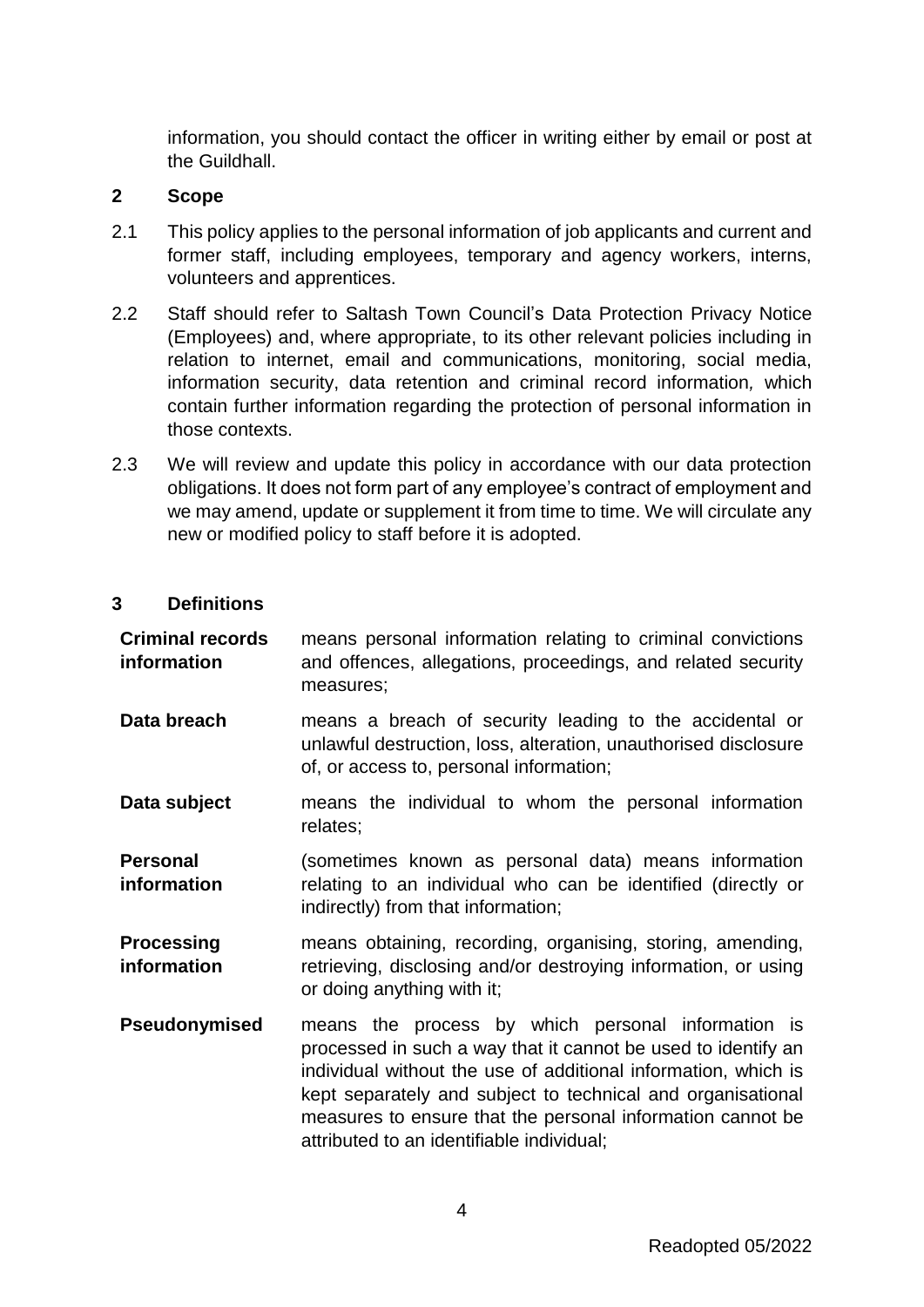**Sensitive personal information** (sometimes known as 'special categories of personal data' or 'sensitive personal data') means personal information about an individual's race, ethnic origin, political opinions, religious or philosophical beliefs, trade union membership (or nonmembership), genetics information, biometric information (where used to identify an individual) and information concerning an individual's health, sex life or sexual orientation.

#### <span id="page-4-1"></span>**4 Data protection principles**

- <span id="page-4-2"></span>4.1 Saltash Town Council will comply with the following data protection principles when processing personal information:
	- 4.1.1 we will process personal information lawfully, fairly and in a transparent manner;
	- 4.1.2 we will collect personal information for specified, explicit and legitimate purposes only, and will not process it in a way that is incompatible with those legitimate purposes;
	- 4.1.3 we will only process the personal information that is adequate, relevant and necessary for the relevant purposes;
	- 4.1.4 we will keep accurate and up to date personal information, and take reasonable steps to ensure that inaccurate personal information is deleted or corrected without delay;
	- 4.1.5 we will keep personal information **i**n a form which permits identification of data subjects for no longer than is necessary for the purposes for which the information is processed; and
	- 4.1.6 we will take appropriate technical and organisational measures to ensure that personal information is kept secure and protected against unauthorised or unlawful processing, and against accidental loss, destruction or damage.

#### **5 Basis for processing personal information**

- <span id="page-4-0"></span>5.1 In relation to any processing activity we will, before the processing starts for the first time, and then regularly while it continues:
	- 5.1.1 review the purposes of the particular processing activity, and select the most appropriate lawful basis (or bases) for that processing, i.e.:
		- a. that the data subject has consented to the processing;
		- b. that the processing is necessary for the performance of a contract to which the data subject is party or in order to take steps at the request of the data subject prior to entering into a contract;
		- c. that the processing is necessary for compliance with a legal obligation to which Saltash Town Council is subject; or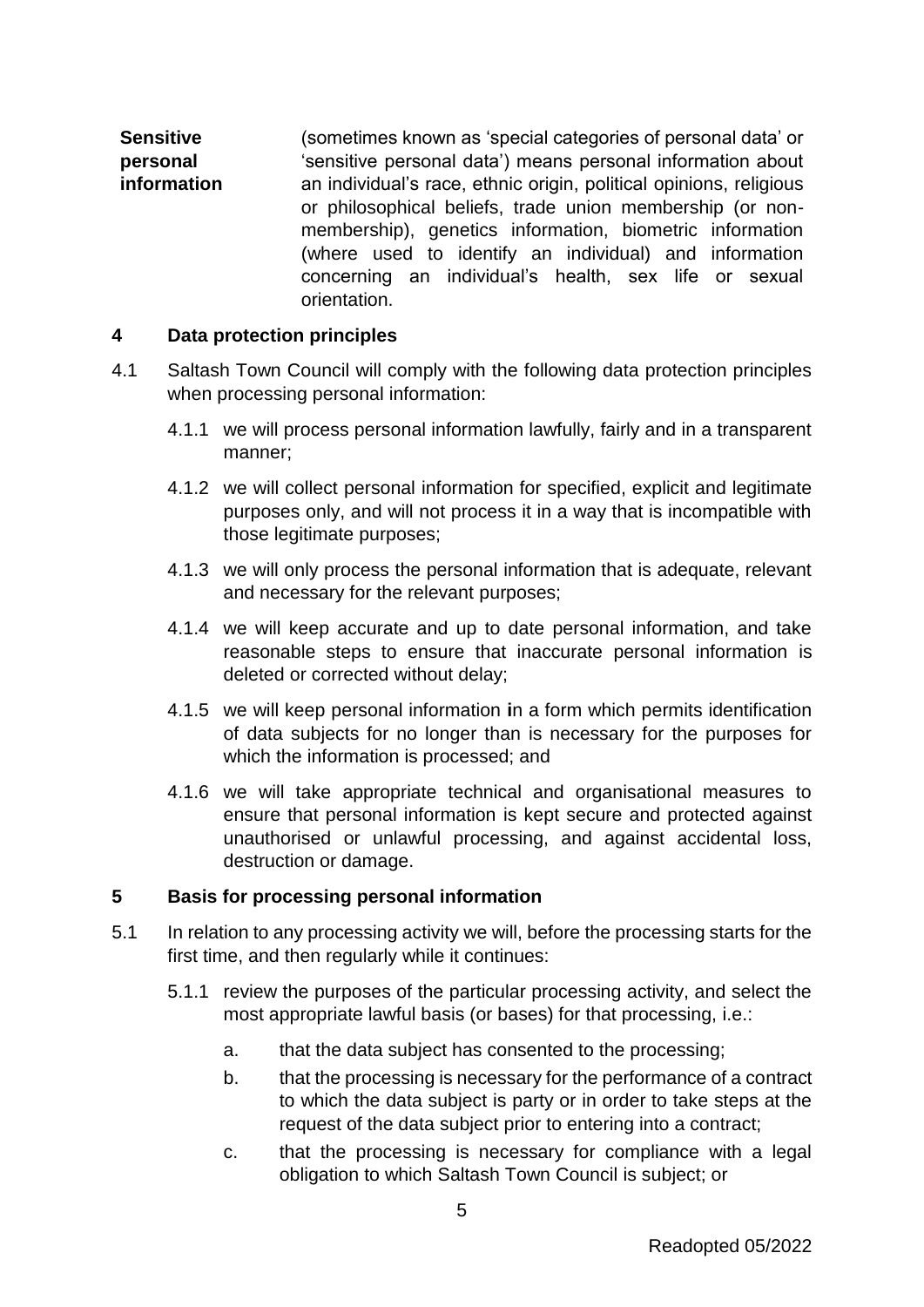- d. that the processing is necessary for the protection of the vital interests of the data subject or another natural person;
- e. that the processing is necessary for the performance of a task carried out in the public interest or exercise of official authority; or
- f. that the processing is necessary for the purposes of legitimate interests of Saltash Town Council or a third party, except where those interests are overridden by the interests of fundamental rights and freedoms of the data subject—see clause [5.2](#page-5-0) below.
- 5.1.2 except where the processing is based on consent, satisfy ourselves that the processing is necessary for the purpose of the relevant lawful basis (i.e. that there is no other reasonable way to achieve that purpose);
- 5.1.3 document our decision as to which lawful basis applies, to help demonstrate our compliance with the data protection principles;
- 5.1.4 include information about both the purposes of the processing and the lawful basis for it in our relevant privacy notice(s);
- 5.1.5 where sensitive personal information is processed, also identify a lawful special condition for processing that information (see paragraph [6.2.2](#page-6-0) below), and document it; and
- 5.1.6 where criminal offence information is processed, also identify a lawful condition for processing that information, and document it.
- <span id="page-5-0"></span>5.2 When determining whether Saltash Town Council's legitimate interests are the most appropriate basis for lawful processing, we will:
	- 5.2.1 conduct a Legitimate Interests Assessment (LIA) and keep a record of it, to ensure that we can justify our decision;
	- 5.2.2 if the LIA identifies a significant privacy impact, consider whether we also need to conduct a data protection impact assessment (DPIA);
	- 5.2.3 keep the LIA under review, and repeat it if circumstances change; and
	- 5.2.4 include information about our legitimate interests in our relevant privacy notice(s).

#### **6 Sensitive personal information**

- 6.1 Sensitive personal information is sometimes referred to as 'special categories of personal data' or 'sensitive personal data'.
- 6.2 Saltash Town Council may from time to time need to process sensitive personal information. We will only process sensitive personal information if:
	- 6.2.1 we have a lawful basis for doing so as set out in paragraph [5.1.1](#page-4-0) above, e.g. it is necessary for the performance of the employment contract, to comply with Saltash Town Council's legal obligations or for the purposes of Saltash Town Council's legitimate interests; and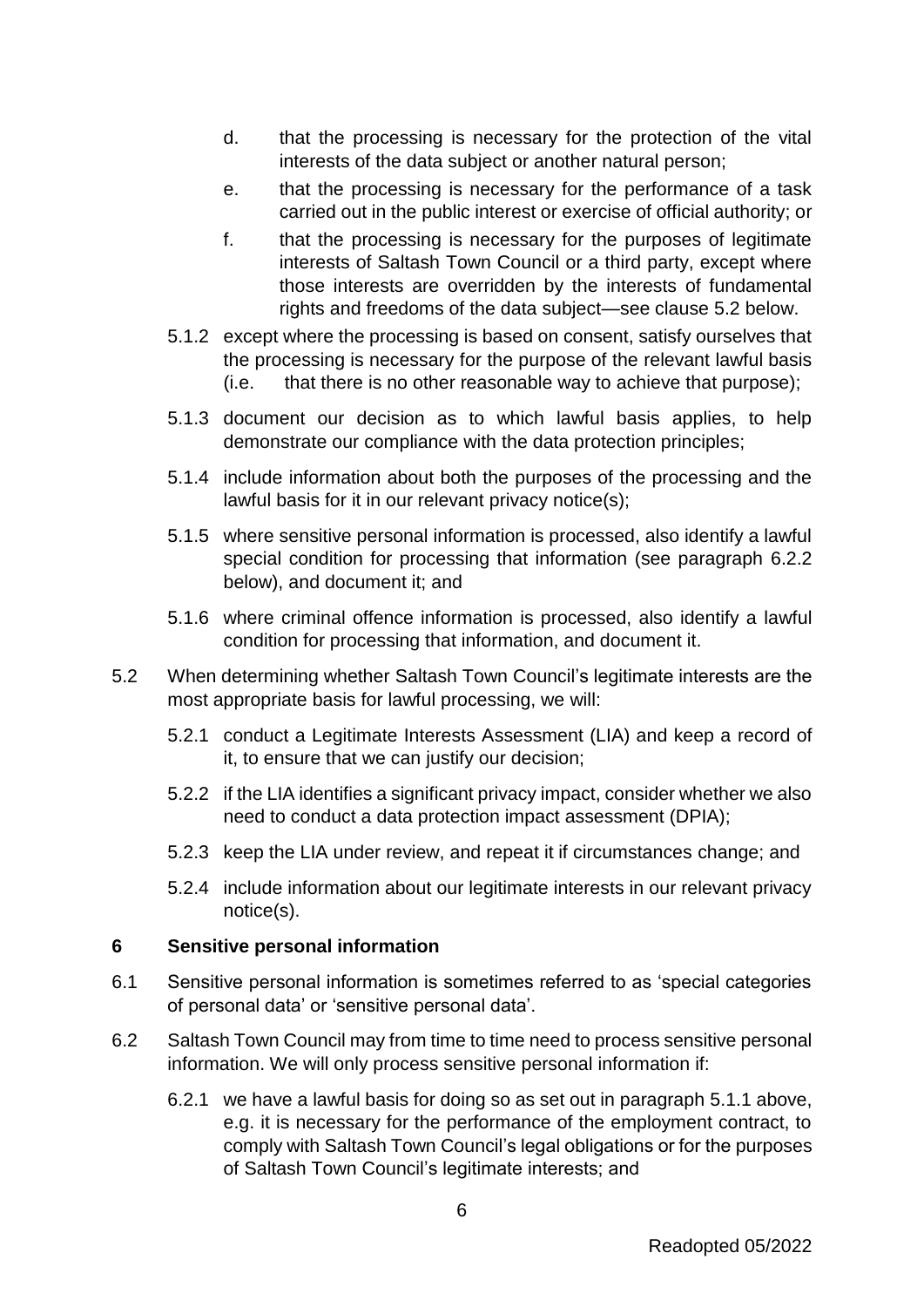- <span id="page-6-0"></span>6.2.2 one of the special conditions for processing sensitive personal information applies, e.g.:
	- a. the data subject has given has given explicit consent;
	- b. the processing is necessary for the purposes of exercising the employment law rights or obligations of Saltash Town Council or the data subject;
	- c. the processing is necessary to protect the data subject's vital interests, and the data subject is physically incapable of giving consent;
	- d. processing relates to personal data which are manifestly made public by the data subject;
	- e. the processing is necessary for the establishment, exercise or defence of legal claims; or
	- f. the processing is necessary for reasons of substantial public interest.
- <span id="page-6-1"></span>6.3 Before processing any sensitive personal information, staff must notify the Senior Policy and Data Compliance Monitoring Officer of the proposed processing, in order that the officer may assess whether the processing complies with the criteria noted above.
- 6.4 Sensitive personal information will not be processed until:
	- 6.4.1 the assessment referred to in paragraph [6.3](#page-6-1) has taken place; and
	- 6.4.2 the individual has been properly informed (by way of a privacy notice or otherwise) of the nature of the processing, the purposes for which it is being carried out and the legal basis for it.
- 6.5 Saltash Town Council will not carry out automated decision-making (including profiling) based on any individual's sensitive personal information.
- 6.6 Saltash Town Council's Data Protection Privacy Notice (Employees) sets out the types of sensitive personal information that Saltash Town Council processes, what it is used for and the lawful basis for the processing.
- 6.7 In relation to sensitive personal information, Saltash Town Council will comply with the procedures set out in paragraphs [6.8](#page-6-2) and [6.9](#page-7-0) below to make sure that it complies with the data protection principles set out in paragraph [4](#page-4-1) above.
- <span id="page-6-2"></span>6.8 **During the recruitment process**: the Town Clerk or Line Manager, with guidance from the employment consultants and/or the Senior Policy and Data Compliance Monitoring Officer will ensure that (except where the law permits otherwise):
	- 6.8.1 during the short-listing, interview and decision-making stages, no questions are asked relating to sensitive personal information, e.g. race or ethnic origin, trade union membership or health;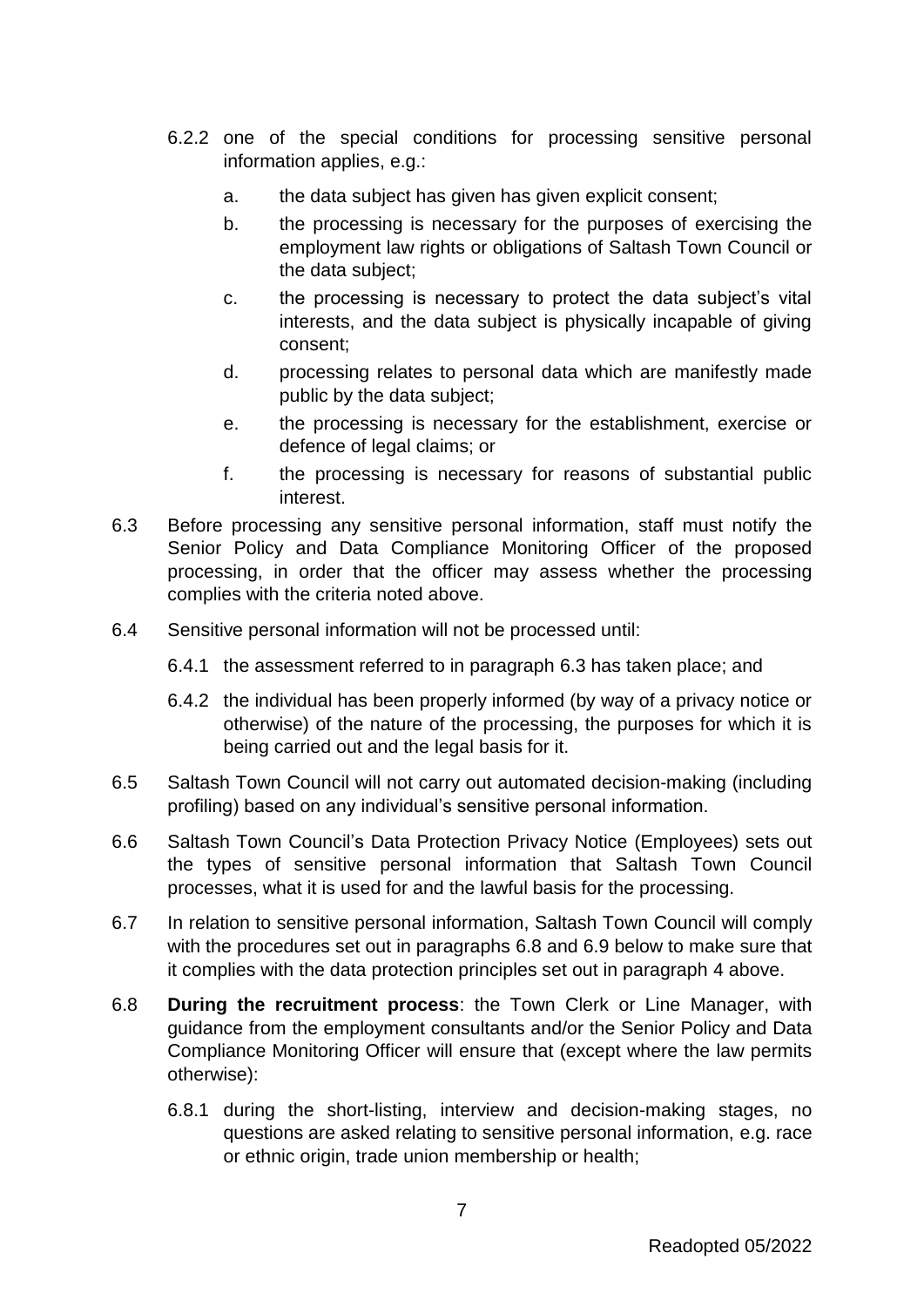- 6.8.2 if sensitive personal information is received, e.g. the applicant provides it without being asked for it within his or her CV or during the interview, no record is kept of it and any reference to it is immediately deleted or redacted;
- 6.8.3 any completed equal opportunities monitoring form is kept separate from the individual's application form, and not be seen by the person shortlisting, interviewing or making the recruitment decision;
- 6.8.4 'right to work' checks are carried out before an offer of employment is made unconditional, and not during the earlier short-listing, interview or decision-making stages;
- 6.8.5 we will only ask health questions once an offer of employment has been made.
- <span id="page-7-0"></span>6.9 **During employment**: the Town Clerk or Line Managers, with guidance from the Senior Policy and Data Compliance Monitoring Officer, will process:
	- 6.9.1 health information for the purposes of administering sick pay, keeping sickness absence records, monitoring staff attendance and facilitating employment-related health and sickness benefits;
	- 6.9.2 sensitive personal information. Where possible, this information will be anonymised; if at any time it is collected and recorded.

#### **7 Criminal records information**

Criminal records information will be processed in accordance with Saltash Town Council's Criminal Records Information Policy.

#### **8 Data protection impact assessments (DPIAs)**

- 8.1 Where processing is likely to result in a high risk to an individual's data protection rights (e.g. where Saltash Town Council is planning to use a new form of technology), we will, before commencing the processing, carry out a DPIA to assess:
	- 8.1.1 whether the processing is necessary and proportionate in relation to its purpose;
	- 8.1.2 the risks to individuals; and
	- 8.1.3 what measures can be put in place to address those risks and protect personal information.
- 8.2 Before any new form of technology is introduced, the manager responsible should therefore contact the Senior Policy and Data Compliance Monitoring Officer in order that a DPIA can be carried out.
- 8.3 During the course of any DPIA, the employer will seek the advice of the Senior Policy and Data Compliance Monitoring Officer and the views of employees and any other relevant stakeholders.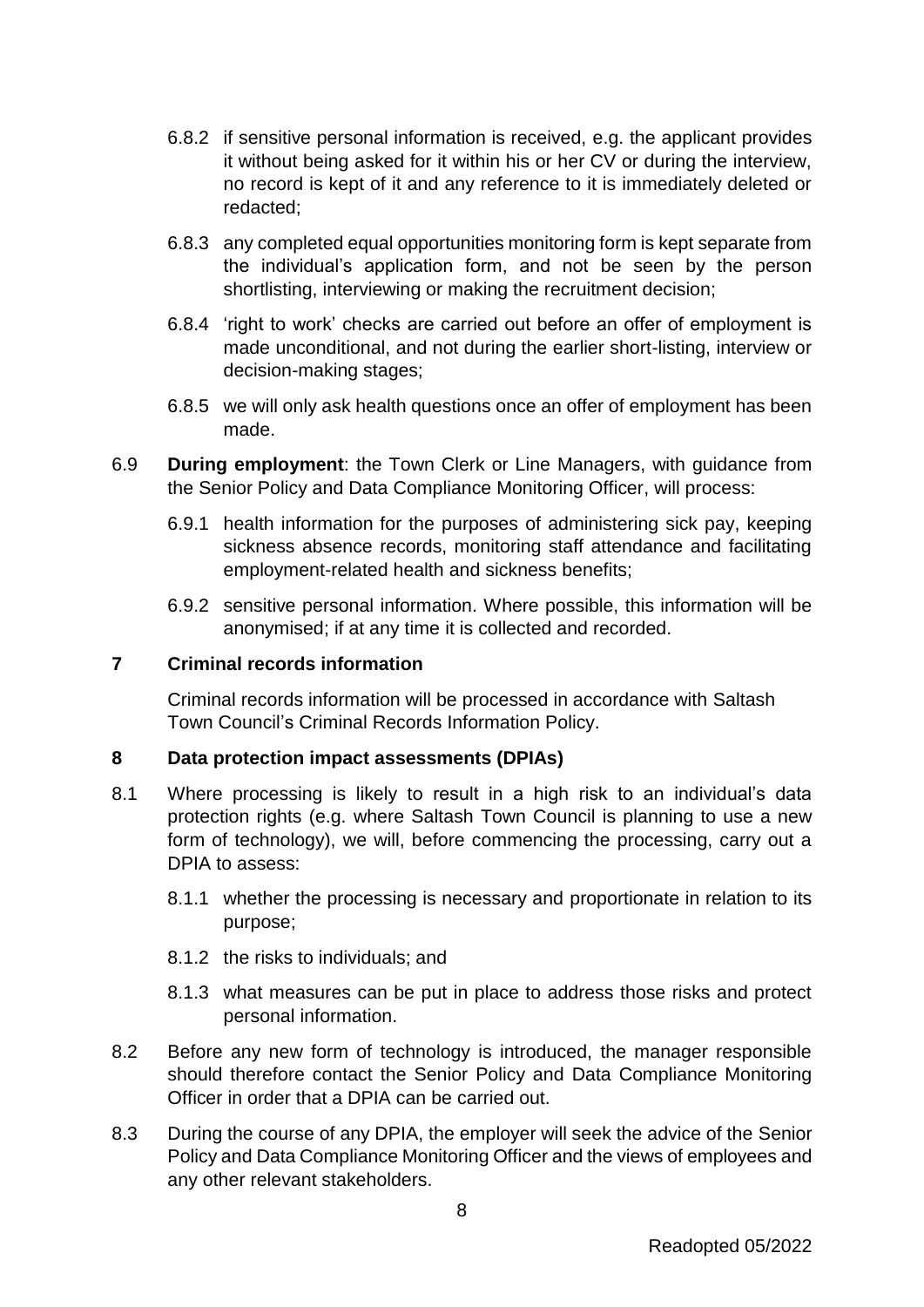#### **9 Documentation and records**

- 9.1 We will keep written records of processing activities which are high risk, i.e. which may result in a risk to individuals' rights and freedoms or involve sensitive personal information or criminal records information, including:
	- 9.1.1 the name and details of the employer's organisation (and where applicable, of other controllers, the employer's representative and DPO);
	- 9.1.2 the purposes of the processing;
	- 9.1.3 a description of the categories of individuals and categories of personal data;
	- 9.1.4 categories of recipients of personal data;
	- 9.1.5 where possible, retention schedules; and
	- 9.1.6 where possible, a description of technical and organisational security measures.
- 9.2 As part of our record of processing activities we document, or link to documentation, on:
	- 9.2.1 information required for privacy notices;
	- 9.2.2 records of consent;
	- 9.2.3 controller-processor contracts;
	- 9.2.4 the location of personal information;
	- 9.2.5 DPIAs; and
	- 9.2.6 records of data breaches.
- 9.3 If we process sensitive personal information or criminal records information, we will keep written records of:
	- 9.3.1 the relevant purpose(s) for which the processing takes place, including (where required) why it is necessary for that purpose;
	- 9.3.2 the lawful basis for our processing; and
	- 9.3.3 whether we retain and erase the personal information in accordance with our policy document and, if not, the reasons for not following our policy.
- 9.4 We will conduct regular reviews of the personal information we process and update our documentation accordingly. This may include:
	- 9.4.1 carrying out information audits to find out what personal information Saltash Town Council holds;
	- 9.4.2 distributing questionnaires and talking to staff across Saltash Town Council to get a more complete picture of our processing activities; and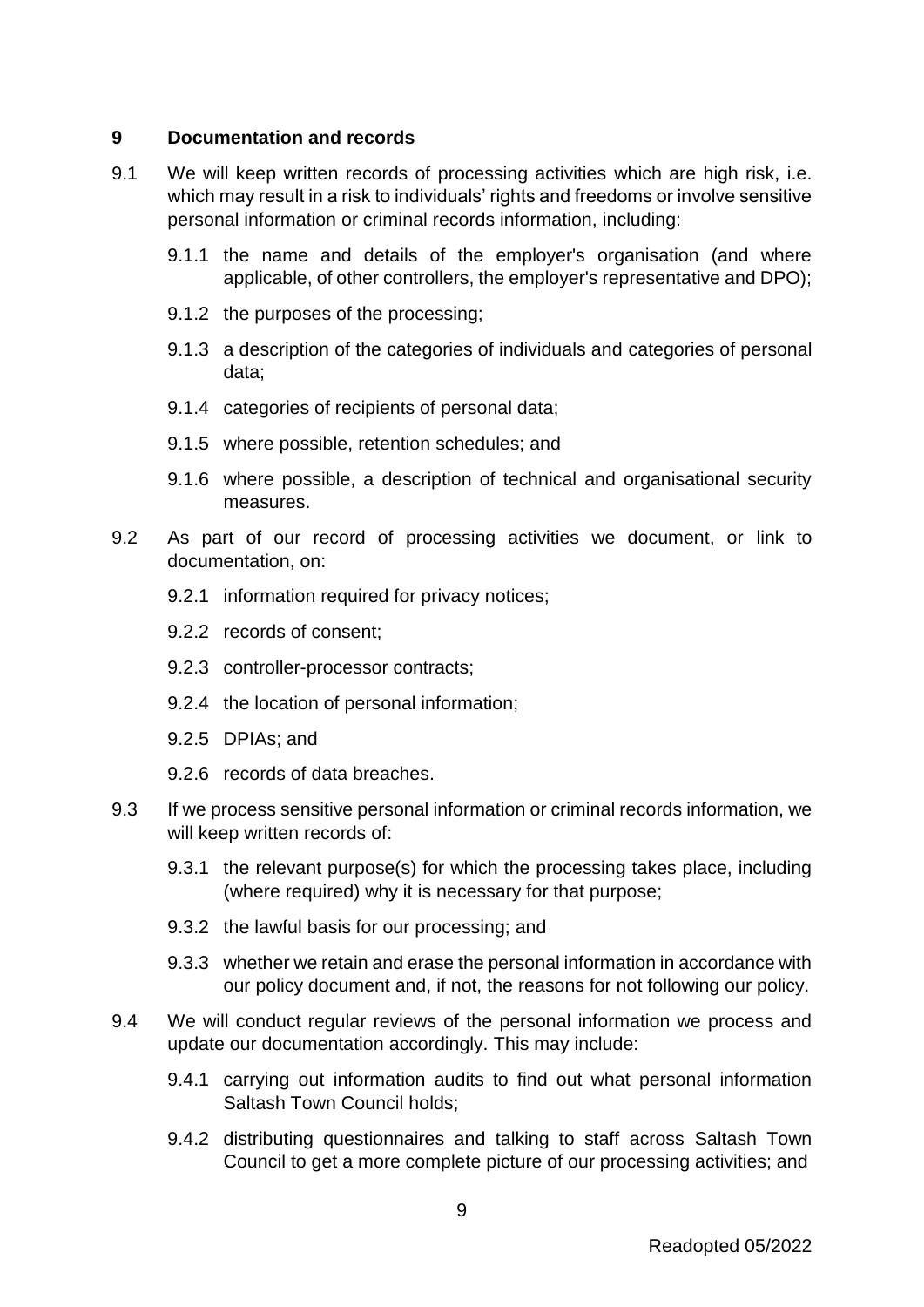- 9.4.3 reviewing our policies, procedures, contracts and agreements to address areas such as retention, security and data sharing.
- 9.5 We document our processing activities in electronic form so we can add, remove and amend information easily.

#### **10 Privacy notice**

- 10.1 Saltash Town Council will issue privacy notices from time to time, informing you about the personal information that we collect and hold relating to you, how you can expect your personal information to be used and for what purposes.
- 10.2 We will take appropriate measures to provide information in privacy notices in a concise, transparent, intelligible and easily accessible form, using clear and plain language.

#### **11 Individual rights**

- <span id="page-9-2"></span><span id="page-9-0"></span>11.1 You (in common with other data subjects) have the following rights in relation to your personal information:
	- 11.1.1 to be informed about how, why and on what basis that information is processed—see Saltash Town Council's data protection privacy notice;
	- 11.1.2 to obtain confirmation that your information is being processed and to obtain access to it and certain other information, by making a subject access request—see Saltash Town Council's Subject Access Request Policy;
	- 11.1.3 to have data corrected if it is inaccurate or incomplete;
	- 11.1.4 to have data erased if it is no longer necessary for the purpose for which it was originally collected/processed, or if there are no overriding legitimate grounds for the processing (this is sometimes known as 'the right to be forgotten');
	- 11.1.5 to restrict the processing of personal information where the accuracy of the information is contested, or the processing is unlawful (but you do not want the data to be erased), or where the employer no longer needs the personal information but you require the data to establish, exercise or defend a legal claim; and
	- 11.1.6 to restrict the processing of personal information temporarily where you do not think it is accurate (and the employer is verifying whether it is accurate), or where you have objected to the processing (and the employer is considering whether the organisation's legitimate grounds override your interests).
- <span id="page-9-1"></span>11.2 If you wish to exercise any of the rights in paragraphs [11.1.3](#page-9-0) to [11.1.6,](#page-9-1) please contact, **in the first instance,** the Senior Policy and Data Compliance Monitoring Officer.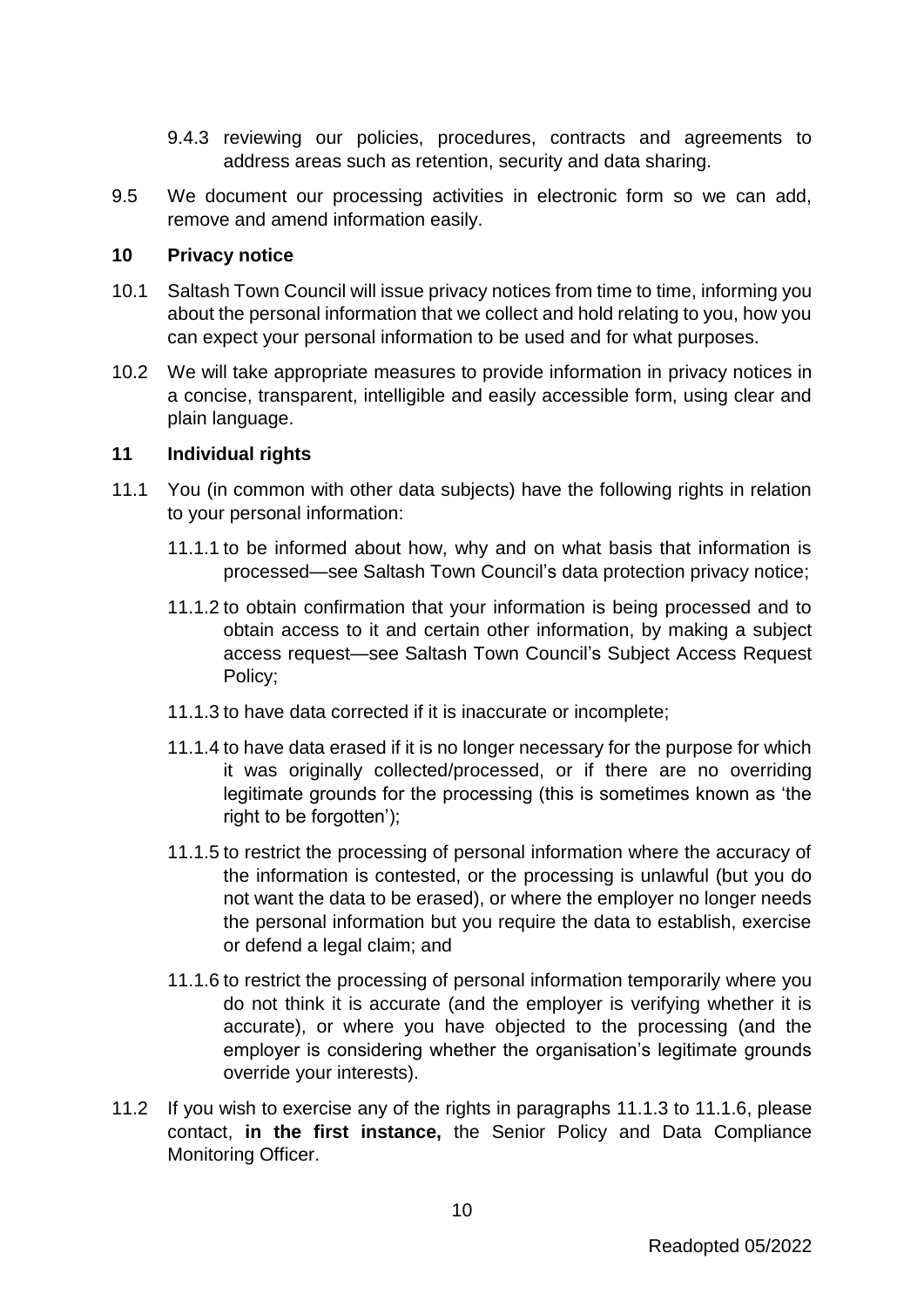#### **12 Individual obligations**

- 12.1 Individuals are responsible for helping Saltash Town Council keep their personal information up to date. You should let the Town Clerk know if the information you have provided to Saltash Town Council changes, for example if you move house or change details of the bank or building society account to which you are paid.
- 12.2 You may have access to the personal information of other members of staff, suppliers and customers of Saltash Town Council in the course of your employment or engagement. If so, Saltash Town Council expects you to help meet its data protection obligations to those individuals. For example, you should be aware that they may also enjoy the rights set out in paragraph [11.1](#page-9-2) above.
- 12.3 If you have access to personal information, you must:
	- 12.3.1 only access the personal information that you have authority to access, and only for authorised purposes;
	- 12.3.2 only allow other staff to access personal information if they have appropriate authorisation;
	- 12.3.3 only allow individuals who are not staff to access personal information if you have specific authority to do so from the Town Clerk, your Line Manager or the Senior Policy and Data Compliance Monitoring Officer
	- 12.3.3 keep personal information secure (e.g. by complying with rules on access to premises, computer access, password protection and secure file storage and destruction and other precautions set out in Saltash Town Council's Information and Data Protection Policy);
	- 12.3.4 not remove personal information, or devices containing personal information (or which can be used to access it), from Saltash Town Council's premises unless appropriate security measures are in place (such as pseudonymisation, encryption or password protection) to secure the information and the device; and
	- 12.3.5 not store personal information on local drives
- 12.4 You should contact the Senior Policy and Data Compliance Monitoring Officer if you are concerned or suspect that one of the following has taken place (or is taking place or likely to take place):
	- 12.4.1 processing of personal data without a lawful basis for its processing or, in the case of sensitive personal information, without one of the conditions in paragraph [6.2.2](#page-6-0) being met;
	- 12.4.2 any data breach as set out in paragraph [15.1](#page-12-0) below;
	- 12.4.3 access to personal information without the proper authorisation;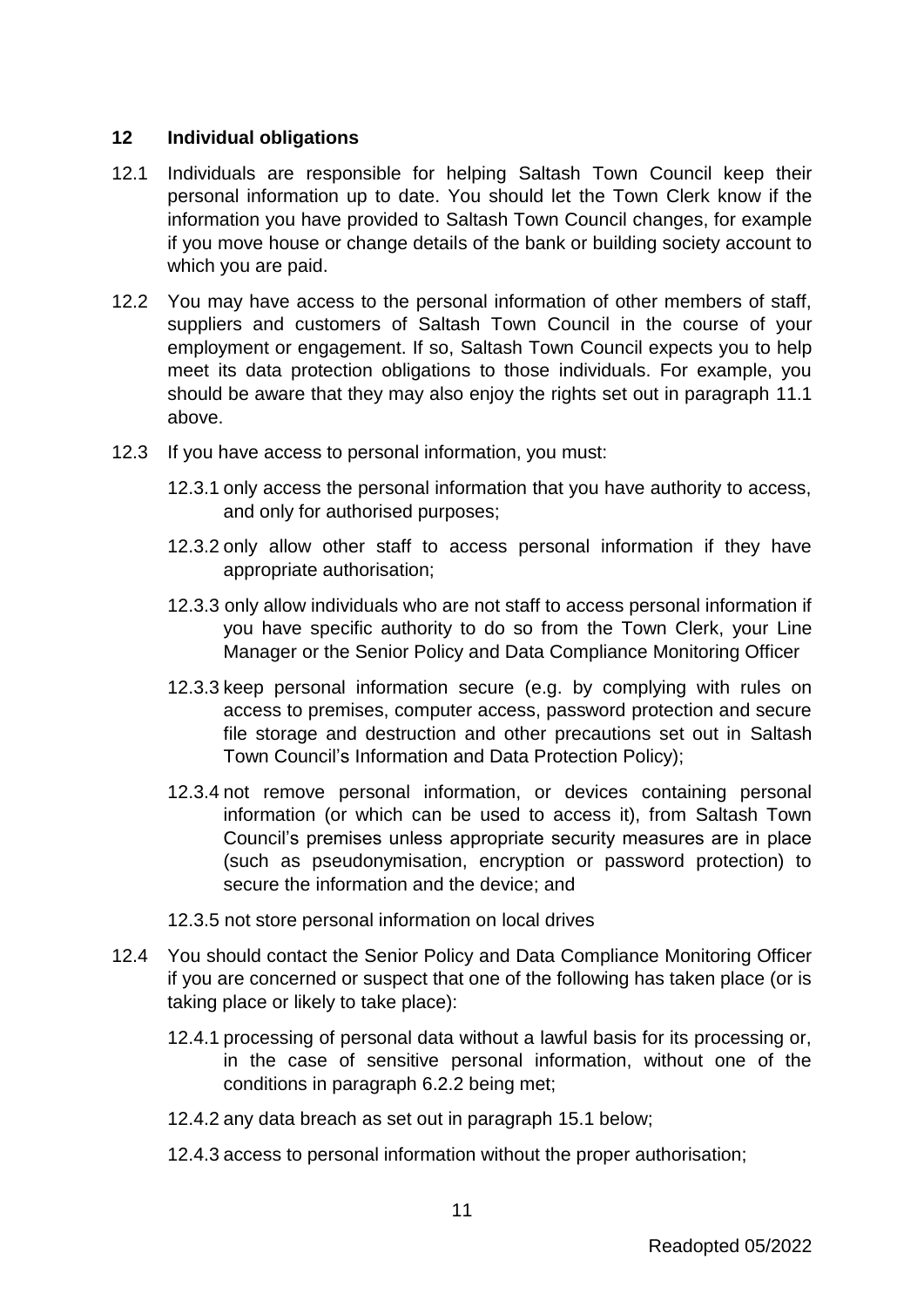- 12.4.4 personal information not kept or deleted securely;
- 12.4.5 removal of personal information, or devices containing personal information (or which can be used to access it), from Saltash Town Council's premises without appropriate security measures being in place;
- 12.4.6 any other breach of this Policy or of any of the data protection principles set out in paragraph [4.1](#page-4-2) above.

#### **13 Information security**

- 13.1 Saltash Town Council will use appropriate technical and organisational measures in accordance with Saltash Town Council's Information Security Policy to keep personal information secure, and in particular to protect against unauthorised or unlawful processing and against accidental loss, destruction or damage. These may include:
	- 13.1.1 making sure that, where possible, personal information is pseudonymised or encrypted;
	- 13.1.2 ensuring the ongoing confidentiality, integrity, availability and resilience of processing systems and services;
	- 13.1.3 ensuring that, in the event of a physical or technical incident, availability and access to personal information can be restored in a timely manner; and
	- 13.1.4 a process for regularly testing, assessing and evaluating the effectiveness of technical and organisational measures for ensuring the security of the processing.
- 13.2 Where Saltash Town Council uses external organisations to process personal information on its behalf, additional security arrangements need to be implemented in contracts with those organisations to safeguard the security of personal information. In particular, contracts with external organisations must provide that:
	- 13.2.1 the organisation may act only on the written instructions of Saltash Town Council;
	- 13.2.2 those processing the data are subject to a duty of confidence;
	- 13.2.3 appropriate measures are taken to ensure the security of processing;
	- 13.2.4 sub-contractors are only engaged with the prior consent of Saltash Town Council and under a written contract;
	- 13.2.5 the organisation will assist Saltash Town Council in providing subject access and allowing individuals to exercise their rights under the GDPR;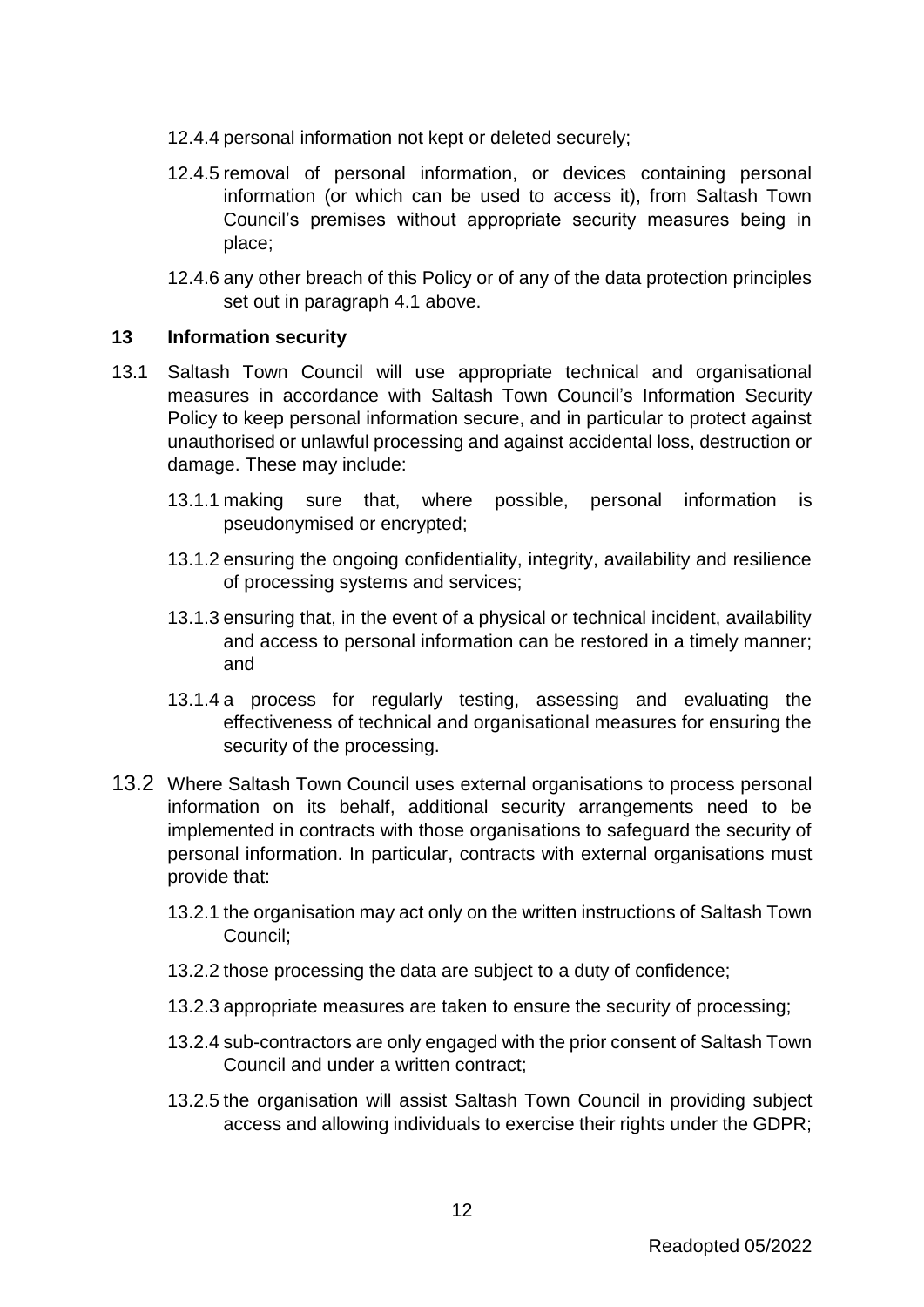- 13.2.6 the organisation will assist Saltash Town Council in meeting its GDPR obligations in relation to the security of processing, the notification of data breaches and data protection impact assessments;
- 13.2.7 the organisation will delete or return all personal information to Saltash Town Council as requested at the end of the contract; and
- 13.2.8 the organisation will submit to audits and inspections, provide Saltash Town Council with whatever information it needs to ensure that they are both meeting their data protection obligations, and tell Saltash Town Council immediately if it is asked to do something infringing data protection law.

Before any new agreement involving the processing of personal information by an external organisation is entered into, or an existing agreement is altered, the relevant staff must seek approval of its terms by the Senior Policy and Data Compliance Monitoring Officer.

#### **14 Storage and retention of personal information**

- 14.1 Personal information (and sensitive personal information) will be kept securely in accordance with Saltash Town Council's Information Security Policy.
- 14.2 Personal information (and sensitive personal information) should not be retained for any longer than necessary. The length of time over which data should be retained will depend upon the circumstances, including the reasons why the personal information was obtained. Staff should follow Saltash Town Council's Data Retention Policy which sets out the relevant retention period, or the criteria that should be used to determine the retention period. Where there is any uncertainty, staff should consult the Senior Policy and Data Compliance Monitoring Officer.
- 14.3 Personal information (and sensitive personal information) that is no longer required will be deleted permanently from our information systems and any hard copies will be destroyed securely.

#### **15 Data breaches**

- <span id="page-12-0"></span>15.1 A data breach may take many different forms, for example:
	- 15.1.1 loss or theft of data or equipment on which personal information is stored;
	- 15.1.2 unauthorised access to or use of personal information either by a member of staff or third party;
	- 15.1.3 loss of data resulting from an equipment or systems (including hardware and software) failure;
	- 15.1.4 human error, such as accidental deletion or alteration of data;
	- 15.1.5 unforeseen circumstances, such as a fire or flood;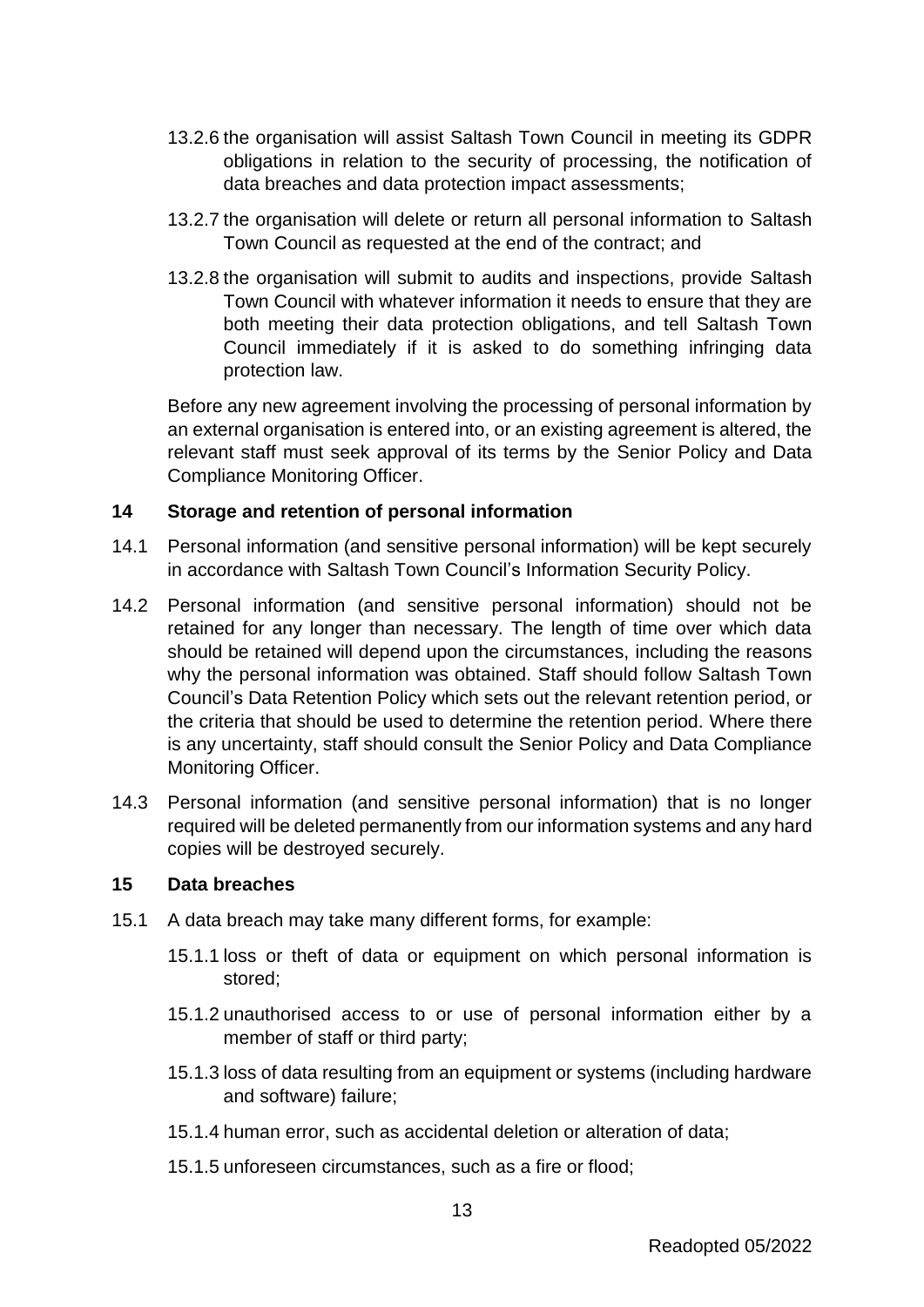- 15.1.6 deliberate attacks on IT systems, such as hacking, viruses or phishing scams; and
- 15.1.7 'blagging' offences, where information is obtained by deceiving the organisation which holds it.
- 15.2 Saltash Town Council will:
	- 15.2.1 make the required report of a data breach to the Information Commissioner's Office without undue delay and, where possible within 72 hours of becoming aware of it, if it is likely to result in a risk to the rights and freedoms of individuals; and
	- 15.2.2 notify the affected individuals, if a data breach is likely to result in a high risk to their rights and freedoms and notification is required by law.

#### **16 Training**

Saltash Town Council will ensure that staff are adequately trained regarding their data protection responsibilities. Individuals whose roles require regular access to personal information, or who are responsible for implementing this policy or responding to subject access requests under this policy, will receive additional training to help them understand their duties and how to comply with them.

#### **17 Consequences of failing to comply**

- 17.1 Saltash Town Council takes compliance with this policy very seriously. Failure to comply with the policy:
	- 17.1.1 puts at risk the individuals whose personal information is being processed; and
	- 17.1.2 carries the risk of significant civil and criminal sanctions for the individual and Saltash Town Council; and
	- 17.1.3 may, in some circumstances, amount to a criminal offence by the individual.
- 17.2 Because of the importance of this policy, an employee's failure to comply with any requirement of it may lead to disciplinary action under our procedures, and this action may result in dismissal for gross misconduct. If a non-employee breaches this policy, they may have their contract terminated with immediate effect.
- 17.3 If you have any questions or concerns about anything in this policy, do not hesitate to contact, in the first instance, the Senior Policy and Data Compliance Monitoring Officer.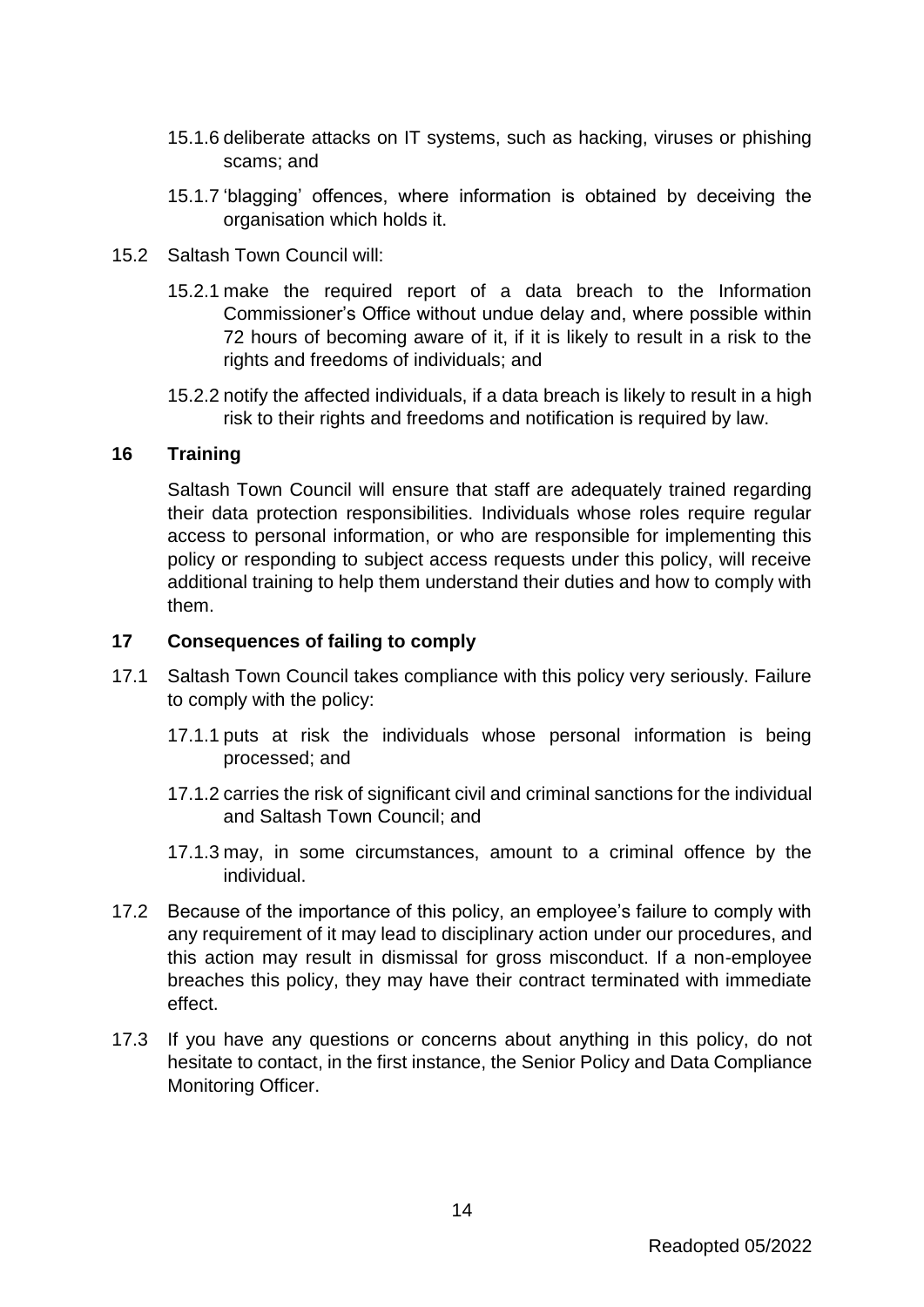## **Version History**

| <b>Date</b>    | <b>Details</b>                                                                                  |
|----------------|-------------------------------------------------------------------------------------------------|
| September 2018 | Note:                                                                                           |
|                | Words importing the masculine gender<br>only shall include all other genders and<br>vice versa. |